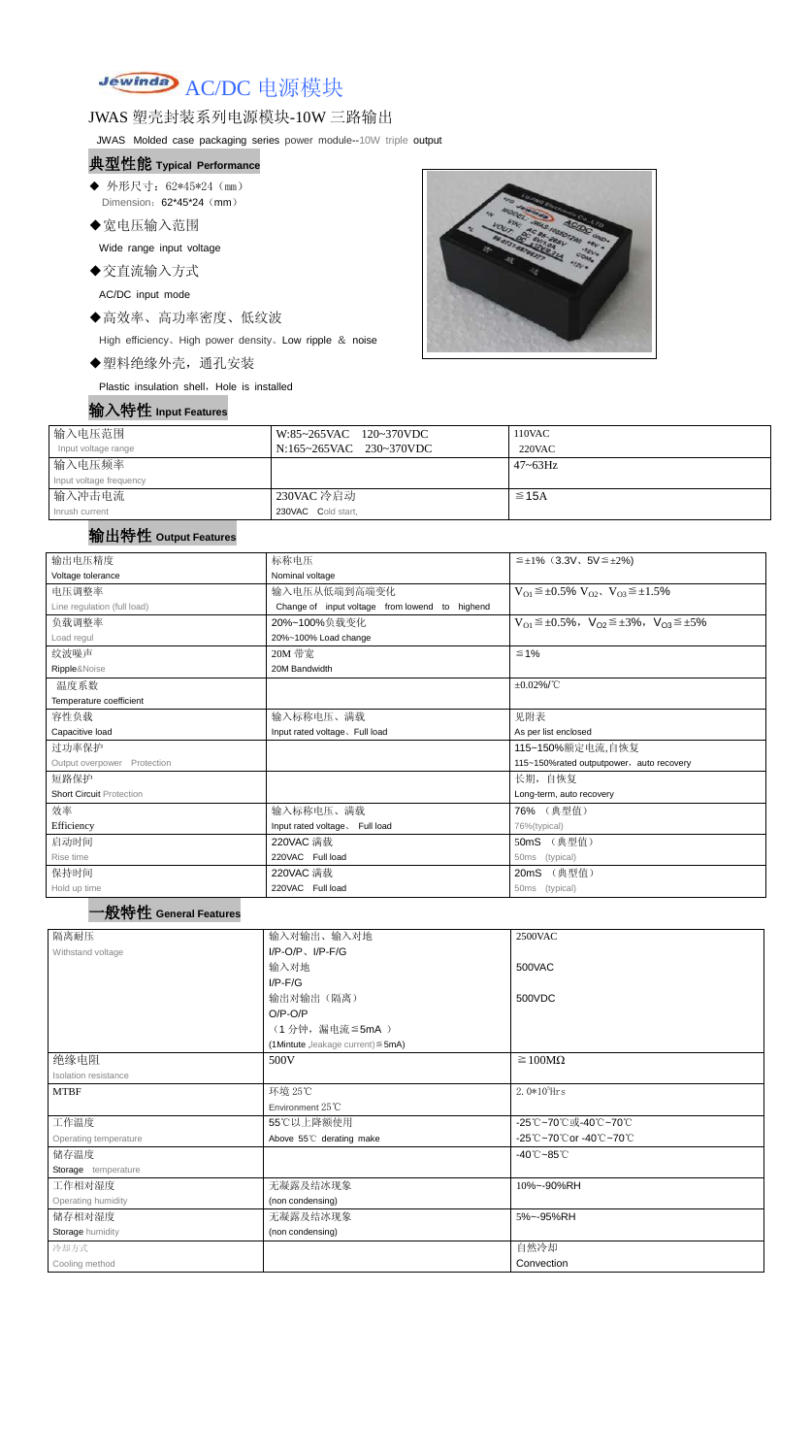#### 容性负载 **Capacitive Load**



# 产品选型 **Product selection**

| 产品型号                 | 输出电压 Output    | 输出电流           | 输出电压精度         | 纹波噪声                                   | 效 率        |  |
|----------------------|----------------|----------------|----------------|----------------------------------------|------------|--|
|                      | voltage        | Output current | Output voltage | R&N                                    |            |  |
| Model No.            | V <sub>O</sub> | $I_{\rm O}$    | tolerance      | $V$ $\mathrm{(}p\text{-}p\mathrm{)}mV$ | Efficiency |  |
|                      | $+5V$          | $0.10 - 1.00A$ | $\pm 2\%$      | 100mV                                  |            |  |
| JWAS-10S5D5W(N)I     | $+5V$          | $0.05 - 0.50A$ | $\pm 5\%$      | 100mV                                  | 72%        |  |
|                      | $-5V$          | $0.05 - 0.50A$ | $\pm 5\%$      | 100mV                                  |            |  |
|                      | $+5V$          | $0.10 - 1.00A$ | $\pm 2\%$      | 100mV                                  |            |  |
| JWAS-10S5D12W(N)I    | $+12V$         | $0.02 - 0.20A$ | $\pm 3\%$      | 120mV                                  | 75%        |  |
|                      | $-12V$         | $0.02 - 0.20A$ | $\pm 3\%$      | 120mV                                  |            |  |
|                      | $+5V$          | $0.10 - 0.80A$ | $\pm 2\%$      | 100mV                                  |            |  |
| JWAS-10S5D15W(N)I    | $+15V$         | $0.02 - 0.20A$ | $\pm 3\%$      | 120mV                                  | 75%        |  |
|                      | $-15V$         | $0.02 - 0.20A$ | $\pm 3\%$      | 120mV                                  |            |  |
|                      | $+5V$          | $0.10 - 1.00A$ | $\pm 2\%$      | 100mV                                  |            |  |
| JWAS-10S5D24W(N)I    | $+24V$         | $0.01 - 0.10A$ | $\pm 3\%$      | 150mV                                  | 77%        |  |
|                      | $-24V$         | $0.01 - 0.10A$ | $\pm 3\%$      | 150mV                                  |            |  |
|                      | $+12V$         | $0.07 - 0.75A$ | $±1\%$         | 120mV                                  |            |  |
| JWAS-10S12D5W(N)I    | $+5V$          | $0.01 - 0.10A$ | $\pm$ 5%       | 100mV                                  | 75%        |  |
|                      | $-5V$          | $0.01 - 0.10A$ | $\pm 5\%$      | 100mV                                  |            |  |
|                      | $+24V$         | $0.03 - 0.30A$ | $\pm 1\%$      | 150mV                                  |            |  |
| JWAS-10S24D5W(N)I    | $+5V$          | $0.01 - 0.10A$ | $\pm 5\%$      | 100mV                                  | 76%        |  |
|                      | $-5V$          | $0.01 - 0.10A$ | $\pm 5\%$      | 100mV                                  |            |  |
|                      | $+24V$         | $0.01 - 0.30A$ | $±1\%$         | 150mV                                  |            |  |
| JWAS-10S24D12W(N)I   | $+12V$         | $0.01 - 0.10A$ | $\pm 3\%$      | 120mV                                  | 77%        |  |
|                      | $-12V$         | $0.01 - 0.10A$ | $\pm 3\%$      | 120mV                                  |            |  |
|                      | $+5V$          | $0.10 - 1.00A$ | $\pm 2\%$      | $1$ `00mV                              |            |  |
| JWAS-10S5S12S-5W(N)I | $+12V$         | $0.03 - 0.30A$ | $\pm 3\%$      | 120mV                                  | 75%        |  |
|                      | $-5V$          | $0.03 - 0.30A$ | $\pm 5\%$      | 100mV                                  |            |  |

注:因篇幅有限,以上只是部分产品列表,若需列表以外产品,请与本公司销售部联系。

Note:Due to space limitations ,the above list is only for some products, If other than a list of products, please contact the Company's sales department.

输出纹波噪声(峰-峰值)的测量,请参照模块测试说明中介绍的方法进行。

Output ripple noise measurement (peak - peak), please refer to the module test notes method is introduced.

| Vout:5V         |              | Vout:12V, 15V   |                    | Vout:24V        |             |
|-----------------|--------------|-----------------|--------------------|-----------------|-------------|
| 推荐值             | 最大值          | 推荐值             | 最大值                | 推荐值             | 最大值         |
| Recommendations | Maximum      | Recommendations | Maximum            | Recommendations | Maximum     |
| $1000 \mu F$    | $4700 \mu F$ | $470 \mu F$     | 2200 <sub>µF</sub> | $100 \mu F$     | $470 \mu F$ |